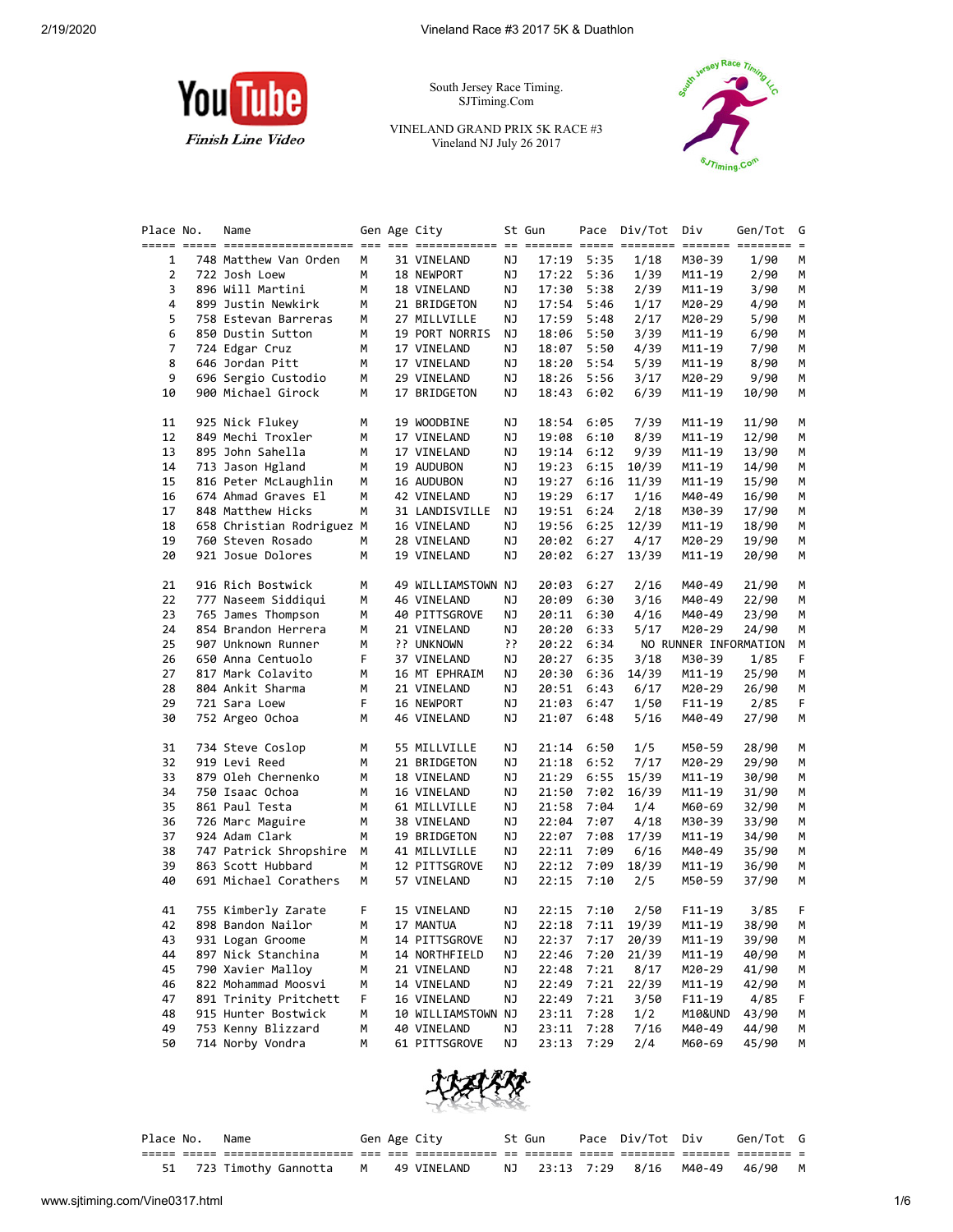## 2/19/2020 Vineland Race #3 2017 5K & Duathlon

| 52  | 780 Ricardo Gonzalez      | М | 19 VINDLAND        | ΝJ        | 23:16 | 7:30         | 23/39 | M11-19     | 47/90 | м |
|-----|---------------------------|---|--------------------|-----------|-------|--------------|-------|------------|-------|---|
| 53  | 845 Altun Curtis          | М | 30 VINELAND        | ΝJ        | 23:26 | 7:33         | 5/18  | M30-39     | 48/90 | М |
| 54  | 685 Nikalay Grashev       | M | 16 VINELAND        | 68        | 23:27 | 7:33         | 24/39 | M11-19     | 49/90 | M |
| 55  | 866 Abigail Perez         | F | 13 BRIDGETON       | ΝJ        | 23:27 | 7:33         | 4/50  | $F11 - 19$ | 5/85  | F |
|     |                           |   |                    |           |       |              |       |            |       |   |
| 56  | 904 Dennis Groshev        | М | 13 VINELAND        | ΝJ        | 23:29 | 7:34         | 25/39 | M11-19     | 50/90 | М |
| 57  | 830 Mark Groshen          | М | 23 VINELAND        | ΝJ        | 23:29 | 7:34         | 9/17  | M20-29     | 51/90 | M |
| 58  | 914 Sophia Bostwick       | F | 12 WILLIAMSTOWN NJ |           | 23:32 | 7:35         | 5/50  | $F11 - 19$ | 6/85  | F |
| 59  | 781 Scott Hubbard         | М | 50 PITTSGOROVE     | NJ        | 23:41 | 7:38         | 3/5   | M50-59     | 52/90 | M |
| 60  | 706 Joseph Mattincci      | М | 17 VINELAND        | ΝJ        | 23:57 | 7:43         | 26/39 | M11-19     | 53/90 | М |
| 61  | 729 Emily O'Neill         | F | 17 VINELAND        | ΝJ        | 24:02 | 7:45         | 6/50  | $F11 - 19$ | 7/85  | F |
| 62  | 839 Quajon Kinsey         | М | 16 VINELAND        | <b>NJ</b> | 24:22 | 7:51         | 27/39 | M11-19     | 54/90 | М |
| 63  | 756 Dylan Zarate          | M | 11 VINELAND        | ΝJ        | 24:33 | 7:55         | 28/39 | M11-19     | 55/90 | M |
| 64  | 660 Jessica Melo          | F | 15 VINELAND        | ΝJ        | 24:47 | 7:59         | 7/50  | $F11 - 19$ | 8/85  | F |
| 65  | 930 Jordi Marcial         | М | 18 VINELAND        | ΝJ        | 24:51 | 8:00         | 29/39 | M11-19     | 56/90 | м |
| 66  | 749 Amanda McCloskey      | F | 27 VINELAND        | ΝJ        | 24:55 | 8:02         | 1/7   | $F20-29$   | 9/85  | F |
| 67  | 727 Nayeh Garcia          | F | 18 BRIDGETON       | ΝJ        | 25:07 | 8:05         | 8/50  | $F11 - 19$ | 10/85 | F |
| 68  | 888 Flor Mendez           | F | 36 VINELAND        | ΝJ        | 25:14 | 8:08         | 6/18  | M30-39     | 11/85 | F |
| 69  | 793 Kevin Holmes          | М | 46 MILLVILLE       | ΝJ        | 25:26 | 8:10         | 9/16  | M40-49     | 57/90 | М |
| 69  | 784 Karla Dolores         | F | 43 VINELAND        | ΝJ        | 25:50 | 8:19         | 1/10  | F40-49     | 12/85 | F |
| 70  | 766 James Thompson Jr     | М | 15 PITTSGROVE      | ΝJ        | 26:00 | 8:22         | 30/39 | $M11 - 19$ | 57/90 | M |
|     |                           |   |                    |           |       |              |       |            |       |   |
| 71  | 894 Daylyn Gregory        | М | 14 VINELAND        | ΝJ        | 26:05 | 8:24         | 31/39 | M11-19     | 58/90 | М |
| 72  | 736 Michael Thompson      | М | 48 RIO GRANDE      | ΝJ        | 26:14 | 8:27         | 9/16  | M40-49     | 59/90 | м |
| 73  | 794 Mark Shepard          | М | 58 VINELAND        | ΝJ        | 26:19 | 8:28         | 4/5   | M50-59     | 60/90 | М |
| 74  | 771 Oscar Hernandez       | M | 36 VINELAND        | ΝJ        | 26:28 | 8:31         | 7/18  | M30-39     | 61/90 | M |
| 75  | 892 Dakota Crabbe         | М | 20 BERLIN          | ΝJ        | 26:31 | 8:32         | 10/17 | M20-29     | 62/90 | М |
| 76  | 846 Peter Monaghan        | м | 62 STRATFORD       | ΝJ        | 26:41 | 8:35         | 3/4   | M60-69     | 63/90 | М |
| 77  | 801 Siera Rivera          | F | 16 VINELAND        | NJ        | 26:47 | 8:38         | 9/50  | $F11 - 19$ | 13/85 | F |
| 78  | 774 Yoan Feliz            | М | 40 VINELAND        | ΝJ        | 26:49 | 8:38         | 10/16 | M40-49     | 64/90 | М |
| 79  | 775 Dalvi Ihoa            | М | 25 VINELAND        | ΝJ        | 26:53 | 8:39         | 11/17 | M20-29     | 65/90 | M |
| 80  | 795 Latoya Murray         | F | 30 VINELAND        | ΝJ        | 26:59 | 8:41         | 8/18  | M30-39     | 14/85 | F |
|     |                           |   |                    |           |       |              |       |            |       |   |
| 81  | 881 Jonathan Strope       | М | 27 WILLIAMSTOWN NJ |           | 27:19 | 8:48         | 12/17 | M20-29     | 66/90 | М |
| 82  | 733 Toni Coslop           | F | 49 MILLVILLE       | NJ        | 27:28 | 8:51         | 2/10  | F40-49     | 15/85 | F |
| 83  | 778 Jason Harrell         | М | 43 MAYS LANDING NJ |           | 27:36 | 8:53         | 11/16 | M40-49     | 67/90 | M |
| 84  | 805 Cynthia Lascrez       | F | 17 VINELAND        | ΝJ        | 27:36 | 8:53         | 10/50 | F11-19     | 16/85 | F |
| 85  | 779 Aubrey Harrell        | F | 08 MAYS LANDING NJ |           | 27:37 | 8:54         | 1/4   | F10&UND    | 17/85 | F |
| 86  | 716 Ezriela Chaniz-Rico F |   | 15 VINELAND        | ΝJ        | 27:43 | 8:56         | 11/50 | $F11 - 19$ | 18/85 | F |
| 87  | 1000 Doris Jagirdar       | F | 59 VINDLAND        | ΝJ        | 27:43 | 8:56         | 1/2   | F50-59     | 19/85 | F |
| 88  | 819 Vincent Bosco         | м | 13 VINELAND        | ΝJ        | 27:50 | 8:58         | 32/39 | M11-19     | 68/90 | М |
| 89  | 764 Carlos Roman          | М | 65 BRIDGETON       | ΝJ        | 27:53 | 8:59         | 4/4   | M60-69     | 69/90 | М |
| 90  | 835 Ezekiel Sode          | М | 22 VINELAND        | ΝJ        | 28:02 | 9:02         | 13/17 | M20-29     | 70/90 | M |
| 91  | 901 Donnel Stafford       | м | 49 BRIDGETON       | ΝJ        | 28:02 | 9:02         | 12/16 | M40-49     | 71/90 | М |
| 92  | 792 Leanne Kuhn           | F | 24 MILLVILLE       | ΝJ        | 28:18 | 9:07         | 2/7   | $F20-29$   | 20/85 | F |
| 93  |                           | F |                    |           |       |              |       |            |       |   |
| 94  | 735 Amanda Grissman       | М | 21 VINELAND        | ΝJ<br>NJ  | 28:29 | 9:10<br>9:11 | 3/7   | $F20-29$   | 21/85 | F |
| 95  | 909 Kyle Pierce           |   | 21 MILLVILLE       |           | 28:30 |              | 14/17 | M20-29     | 72/90 | М |
|     | 831 Ritamarie Unite       | F | 17 VINELAND        | ΝJ        | 28:32 | 9:11         | 12/50 | F11-19     | 22/85 | F |
| 96  | 926 Jesus Hernandez       | м | 19 VINELAND        | ΝJ        | 28:56 | 9:19         | 33/39 | M11-19     | 73/90 | м |
| 97  | 851 Masyiah Brawner       | F | 10 VINELAND        | ΝJ        | 28:59 | 9:20         | 2/4   | F10&UND    | 23/85 | F |
| 98  | 906 Dezhan Thompson       | М | 16 MILLVILLE       | NJ        | 28:59 | 9:20         | 34/39 | M11-19     | 74/90 | М |
| 99  | 682 Janelys Rodriguez     | F | 14 VINELAND        | NJ        | 29:02 | 9:21         | 13/50 | $F11 - 19$ | 24/85 | F |
| 100 | 867 Sarymar Perez         | F | 15 BRIDGETON       | ΝJ        | 29:03 | 9:21         | 14/50 | F11-19     | 25/85 | F |



| Place No. | Name                   |    | Gen Age City     |     | St Gun | Pace   | Div/Tot   | Div                | Gen/Tot G |    |
|-----------|------------------------|----|------------------|-----|--------|--------|-----------|--------------------|-----------|----|
| ------    | ====================   |    | --- ------------ |     | -----  | ------ | --------- | --------           |           |    |
| 101       | 883 Warren Johnson     | M  | 29 VINELAND      | NJ  | 29:04  | 9:22   | 15/17     | M20-29             | 75/90     | M  |
| 102       | 654 Nahjae Harris      | F  | 14 VINELAND      | NJ  | 29:05  | 9:22   | 15/50     | $F11-19$           | 26/85     | F  |
| 103       | 933 Gabrielle Brown    | F. | 10 VINELAND      | NJ  | 29:21  | 9:27   | 3/4       | <b>F10&amp;UND</b> | 27/85     | -F |
| 104       | 665 Nyah Marshall      | F  | 16 VINELAND      | ΝJ  | 29:23  | 9:28   | 16/50     | $F11-19$           | 28/85     | F  |
| 105       | 785 Eduardo Dolores    | M  | 46 VINELAND      | NJ  | 29:30  | 9:30   | 13/16     | M40-49             | 76/90     | M  |
| 106       | 884 Corey Nichols      | M  | 37 VINELAND      | NJ  | 29:33  | 9:31   | 9/18      | M30-39             | 77/90     | M  |
| 107       | 663 Geovanni Perez     | M  | 15 VINELAND      | NJ  | 29:37  | 9:32   | 35/39     | $M11 - 19$         | 78/90     | м  |
| 108       | 715 Denise Vondra      | F  | 62 PITTSGROVE    | NJ  | 29:39  | 9:33   | 1/1       | F60-69             | 29/85     | F  |
| 109       | 772 Leticia Hernandez  | F  | 35 VINELAND      | NJ. | 29:39  | 9:33   | 10/18     | M30-39             | 30/85     | -F |
| 110       | 649 Katia Antonetti649 | F  | 15 VINELAND      | NJ  | 29:47  | 9:35   | 17/50     | $F11-19$           | 31/85     | -F |
|           |                        |    |                  |     |        |        |           |                    |           |    |
| 111       | 800 Marita Soto        | F. | 39 VINELAND      | ΝJ  | 29:51  | 9:37   | 11/18     | M30-39             | 32/85     | -F |
| 112       | 932 Jennifer Brown     | F  | 41 VINELAND      | NJ  | 30:09  | 9:43   | 3/10      | F40-49             | 33/85     | F  |
| 113       | 808 Ofelia Espana      | F  | 42 VINELAND      | NJ  | 30:13  | 9:44   | 4/10      | $F40-49$           | 34/85     | F  |
| 114       | 917 Zulai Mongalo      | F  | 25 VINELAND      | NJ  | 30:16  | 9:45   | 4/7       | $F20-29$           | 35/85     | F  |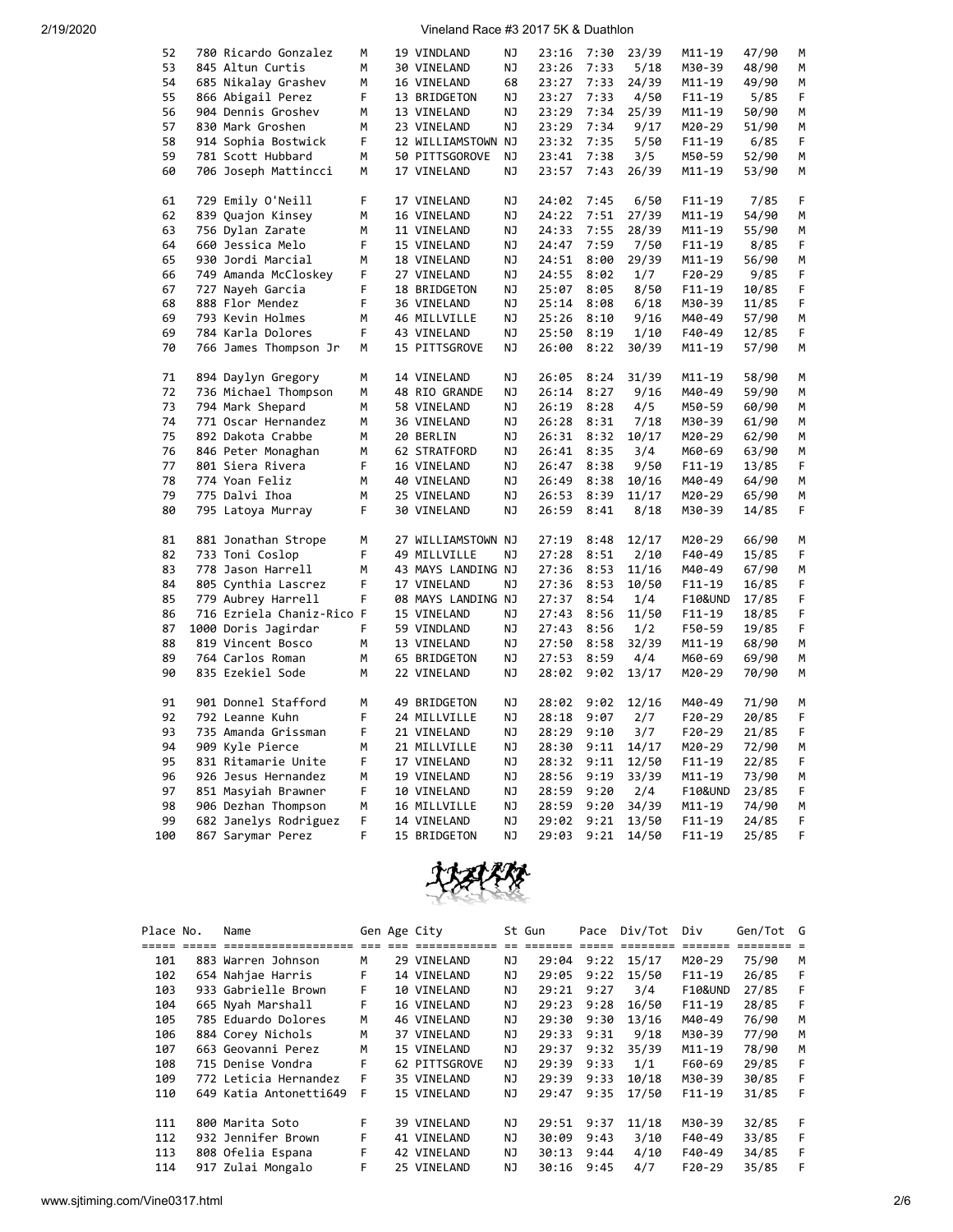2/19/2020 Vineland Race #3 2017 5K & Duathlon

| 115 | 709 Zara Elahi            | F           | 14 VINELAND        | ΝJ        | 30:23 | 9:47        | 18/50 | $F11 - 19$ | 36/85 | F |
|-----|---------------------------|-------------|--------------------|-----------|-------|-------------|-------|------------|-------|---|
| 116 | 718 Christina Albrecht    | F           | 17 VINELAND        | <b>NJ</b> | 30:37 | 9:51        | 19/50 | $F11-19$   | 37/85 | F |
| 117 | 913 Luz Pinedo            | F           | 22 BUENA           | NJ.       | 30:39 | 9:52        | 5/7   | $F20-29$   | 38/85 | F |
| 118 | 810 Katiushka Nazario     | F.          | 15 VINELAND        | NJ        | 30:49 | 9:55        | 20/50 | $F11 - 19$ | 39/85 | F |
| 119 | 686 Carly D'Arrigo        | F           | 15 VINELAND        | NJ        | 30:59 | 9:59        | 21/50 | $F11 - 19$ | 40/85 | F |
| 120 | 811 Ramon Nazario         | М           | 13 VINELAND        | NJ        | 31:00 | 9:59        | 36/39 | $M11 - 19$ | 79/90 | M |
|     |                           |             |                    |           |       |             |       |            |       |   |
| 121 | 678 Marissa Rivera        | F           | 14 VINELAND        | NJ        |       | 31:23 10:06 | 22/50 | $F11 - 19$ | 41/85 | F |
| 122 | 684 Destiny Gome          | F           | 14 VINELAND        | NJ        |       | 31:23 10:06 | 23/50 | $F11 - 19$ | 42/85 | F |
| 123 | 920 Shaun Campbell        | M           | 24 MONROVILLE      | NJ        |       | 31:33 10:10 | 16/17 | M20-29     | 80/90 | M |
| 124 | 671 Lauren Ruiz           | F           | 15 VINELAND        | NJ        |       | 31:37 10:11 | 24/50 | $F11 - 19$ | 43/85 | F |
| 125 | 911 Steven Layton         | M           | 21 BRIDGETON       | NJ        |       | 31:37 10:11 | 17/17 | M20-29     | 81/90 | M |
| 126 | 910 Brett Castono         | M           | 38 HAMMONTON       | NJ        |       | 31:53 10:16 | 12/18 | M30-39     | 82/90 | M |
| 127 | 923 Itzania Cruz          | F           | 33 BRIDGETON       | NJ        |       | 32:06 10:20 | 13/18 | M30-39     | 44/85 | F |
| 128 | 741 Barbara Carrita       | F           | 52 VINELAND        | NJ        |       | 32:08 10:21 | 2/2   | F50-59     | 45/85 | F |
| 129 | 934 Jamie Volpe           | F           | 40 VINELAND        | NJ        |       | 32:39 10:31 | 5/10  | $F40-49$   | 46/85 | F |
| 130 | 725 Laura Maguire         | F           | 33 VINELAND        | NJ        |       | 32:49 10:34 | 14/18 | M30-39     | 47/85 | F |
|     |                           |             |                    |           |       |             |       |            |       |   |
| 131 | 824 Melvin Robles         | M           | 12 VINELAND        | NJ        |       | 32:56 10:36 | 37/39 | $M11 - 19$ | 83/90 | М |
| 132 | 825 Justin Robles         | M           | 12 VINELAND        | <b>NJ</b> |       | 32:59 10:37 | 38/39 | $M11 - 19$ | 84/90 | M |
| 133 | 679 Mia Haines            | F           | 14 VINELAND        | NJ        |       | 33:14 10:42 | 25/50 | $F11 - 19$ | 48/85 | F |
| 134 | 823 Jailynette Soto       | F           | 12 VINELAND        | NJ        |       | 33:15 10:43 | 26/50 | $F11 - 19$ | 49/85 | F |
| 135 | 918 Stephanie Thompson    | $\mathsf F$ | 42 FRANKLINVILL NJ |           |       | 33:41 10:51 | 6/10  | $F40-49$   | 50/85 | F |
| 136 | 902 Jala Gans Ali         | F           | 15 VINELAND        | NJ        |       | 33:44 10:52 | 27/50 | $F11 - 19$ | 51/85 | F |
| 137 | 905 Jill Tayor            | F           | 18 NEWPORT         | <b>NJ</b> |       | 33:54 10:55 | 28/50 | $F11 - 19$ | 52/85 | F |
| 138 | 927 Abraham Victoriano    | M           | 09 VINELAND        | <b>NJ</b> |       | 34:27 11:05 | 2/2   | M10&UND    | 85/90 | M |
| 139 | 928 Michell Perez         | F           | 11 VINELAND        | <b>NJ</b> |       | 34:27 11:06 | 29/50 | $F11 - 19$ | 53/85 | F |
| 140 | 807 Elizabeth Lascaarez F |             | 14 VINELAND        | <b>NJ</b> |       | 34:43 11:11 | 30/50 | $F11 - 19$ | 54/85 | F |
|     |                           |             |                    |           |       |             |       |            |       |   |
| 141 | 666 Kamori Lee            | F           | 14 VINELAND        | NJ        |       | 34:45 11:11 | 31/50 | $F11 - 19$ | 55/85 | F |
| 142 | 829 Elena Vera            | F           | 14 VINELAND        | NJ        |       | 34:48 11:12 | 32/50 | $F11 - 19$ | 56/85 | F |
| 143 | 929 Eric Taylor           | M           | 47 VINELAND        | NJ        |       | 34:58 11:16 | 14/16 | M40-49     | 86/90 | M |
| 144 | 707 Emily Jones           | F           | 14 VINELAND        | NJ        |       | 35:12 11:20 | 33/50 | $F11 - 19$ | 57/85 | F |
| 145 | 786 McKayla Hernandez     | F.          | 16 BRIDGETON       | NJ        |       | 35:16 11:21 | 34/50 | $F11 - 19$ | 58/85 | F |
| 146 | 742 Stanley Carroll       | M           | 52 GALLOWAY        | NJ        |       | 35:29 11:26 | 5/5   | M50-59     | 87/90 | M |
| 147 | 731 Tara Webb             | F           | 45 VINELAND        | NJ        |       | 35:58 11:35 | 7/10  | F40-49     | 59/85 | F |
| 148 | 893 Carly D'Arrigo        | F           | 15 VINELAND        | NJ        |       | 36:35 11:47 | 35/50 | $F11 - 19$ | 60/85 | F |
| 149 | 751 Elva Ochoa            | F           | 21 VINELAND        | NJ        |       | 36:36 11:47 | 6/7   | $F20-29$   | 61/85 | F |
| 150 | 769 Blanca Rivera         | F           | 43 VINELAND        | NJ        |       | 36:41 11:49 | 8/10  | $F40-49$   | 62/85 | F |
|     |                           |             |                    |           |       |             |       |            |       |   |



| Place No. | Name                                 |    | Gen Age City |           | St Gun |             | Pace Div/Tot Div |                    | Gen/Tot G         |    |
|-----------|--------------------------------------|----|--------------|-----------|--------|-------------|------------------|--------------------|-------------------|----|
|           | <u> ----------------------------</u> |    |              |           |        |             |                  |                    | eccess seconder e |    |
| 151       | 732 Alexia Clark                     | F. | 21 VINELAND  | NJ        |        | 36:53 11:53 | 7/7              | $F20-29$           | 63/85             | F  |
| 152       | 670 Michelle Cordero                 | F  | 15 VINELAND  | NJ        |        | 37:03 11:56 | 36/50            | $F11-19$           | 64/85             | F  |
| 153       | 664 Zaniya Williams                  | F  | 14 VINELAND  | NJ        |        | 37:07 11:57 | 37/50            | $F11-19$           | 65/85             | F  |
| 154       | 746 Suzanne Deans                    | F  | 46 MILLVILLE | NJ        |        | 37:20 12:01 | 9/10             | F40-49             | 66/85             | F  |
| 155       | 669 Arianna Ortiz                    | F  | 14 VINELAND  | NJ        |        | 37:28 12:04 | 38/50            | $F11-19$           | 67/85             | F  |
| 156       | 683 Nikyah Murphy                    | F  | 15 VINELAND  | NJ        |        | 37:54 12:12 | 39/50            | $F11 - 19$         | 68/85             | F  |
| 157       | 680 Anayely Perez                    | F  | 15 VINELAND  | NJ        |        | 38:07 12:17 | 40/50            | $F11-19$           | 69/85             | F  |
| 158       | 908 Tauhidah Thompson                | F  | 34 MILLVILLE | NJ        |        | 39:04 12:35 | 15/18            | M30-39             | 70/85             | F  |
| 159       | 922 Carmella Angel                   | F  | 39 BRIDGETON | NJ        |        | 40:44 13:07 | 16/18            | M30-39             | 71/85             | F  |
| 160       | 865 Mike Pierce                      | М  | 45 VINELAND  | <b>NJ</b> |        | 41:11 13:16 | 15/16            | M40-49             | 88/90             | M  |
|           |                                      |    |              |           |        |             |                  |                    |                   |    |
| 161       | 833 Matthew Bonham                   | М  | 49 BRIDGETON | NJ        |        | 41:12 13:16 | 16/16            | M40-49             | 89/90             | M  |
| 162       | 841 Alyssa Webb                      | F  | 15 VINELAND  | NJ        |        | 41:26 13:21 | 41/50            | $F11-19$           | 72/85             | F  |
| 163       | 903 Joyanna Stafford                 | F  | 08 BRIDGETON | NJ.       |        | 41:59 13:31 | 4/4              | <b>F10&amp;UND</b> | 73/85             | F. |
| 164       | 820 Adriel Torres                    | M  | 13 VINELAND  | NJ        |        | 42:15 13:36 | 39/39            | $M11 - 19$         | 90/90             | M  |
| 165       | 676 Omaya Harold                     | F  | 15 VINELAND  | NJ        |        | 42:22 13:39 | 42/50            | $F11-19$           | 74/85             | F  |
| 166       | 695 Abigail Tollinchi                | F  | 14 VINELAND  | NJ        |        | 42:23 13:39 | 43/50            | $F11-19$           | 75/85             | F  |
| 167       | 708 Tahira Davis                     | F  | 17 VINELAND  | NJ        |        | 42:25 13:39 | 44/50            | $F11 - 19$         | 76/85             | F  |
| 168       | 689 Keyssie Rodriguez                | F  | 14 VINELAND  | NJ        |        | 42:34 13:42 | 45/50            | $F11 - 19$         | 77/85             | F  |
| 169       | 743 Victoria Vasquez                 | F  | 14 VINELAND  | NJ        |        | 42:34 13:42 | 46/50            | $F11-19$           | 78/85             | F  |
| 170       | 710 Jackeirys Gonzalez F             |    | 14 VINELAND  | NJ        |        | 43:25 13:59 | 47/50            | $F11-19$           | 79/85             | F  |
|           |                                      |    |              |           |        |             |                  |                    |                   |    |
| 171       | 704 Jaden Henry                      | F  | 14 VINELAND  | NJ.       |        | 43:40 14:04 | 48/50            | $F11 - 19$         | 80/85             | F. |
| 172       | 935 Lashelle Cartey                  | F  | 33 NEWPORT   | NJ        |        | 43:55 14:08 | 17/18            | M30-39             | 81/85             | F  |
| 173       | 936 Natasha Quenton                  | F  | 34 UNKNOWN   | NJ        |        | 43:56 14:09 | 18/18            | M30-39             | 82/85             | F  |
| 174       | 856 Leslie Rivera                    | F  | 45 VINELAND  | NJ        |        | 44:22 14:17 | 10/10            | F40-49             | 83/85             | F  |
| 175       | 656 Monica Morales                   | F  | 14 VINELAND  | NJ.       |        | 45:11 14:33 | 49/50            | $F11-19$           | 84/85             | F  |
| 176       | 693 Kiara Webster                    | F  | 16 VINELAND  | NJ        |        | 45:13 14:33 | 50/50            | $F11-19$           | 85/85             | F  |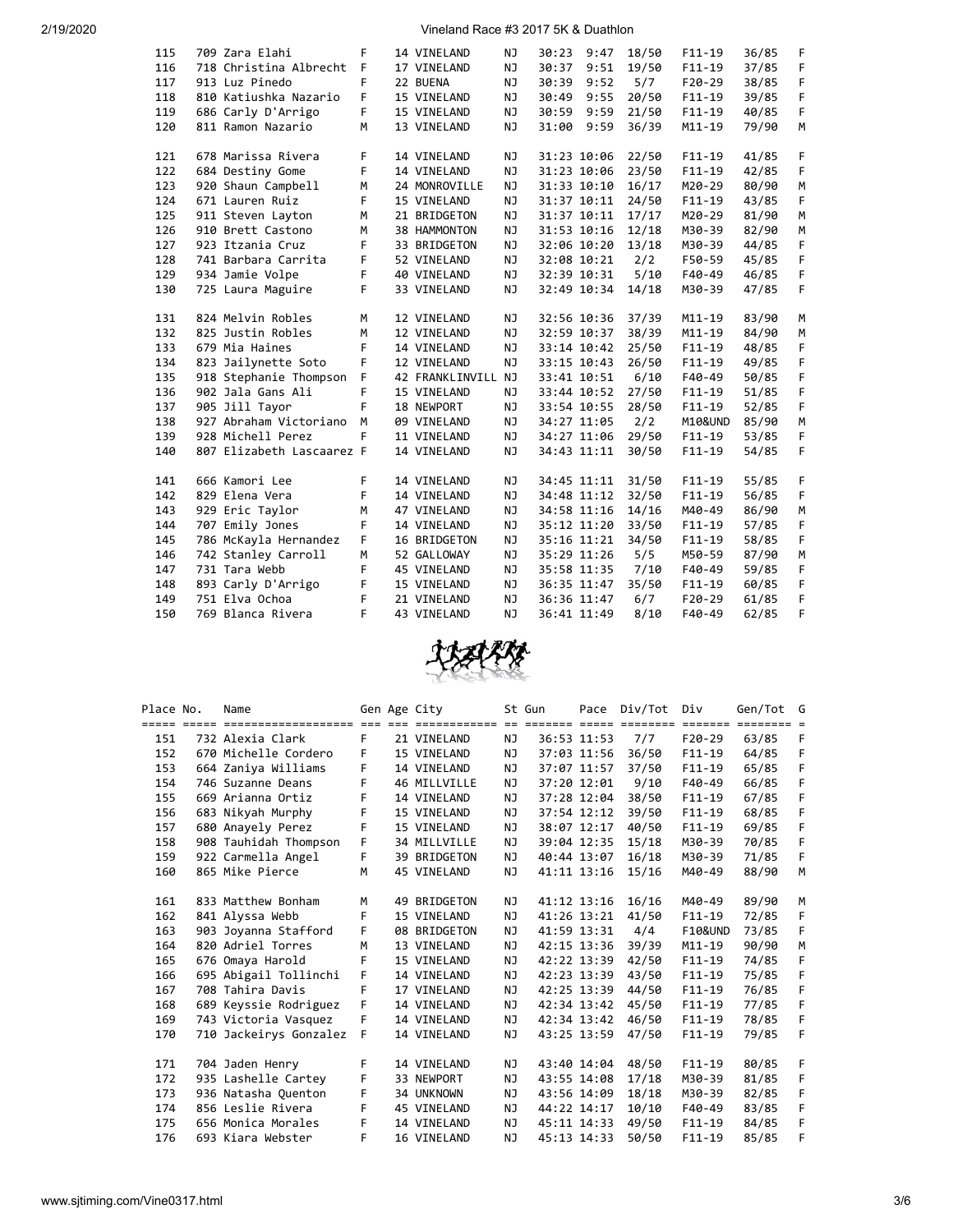

## OVERALL WINNERS

## TOP MALE FINISHERS

| Place O'All No. |               | Name                  | Ag City        |    | St Time |
|-----------------|---------------|-----------------------|----------------|----|---------|
|                 |               |                       |                |    |         |
| 1               | 1             | 748 Matthew Van Orden | 31 VINELAND    | ΝJ | 17:19   |
| 2               | $\mathcal{P}$ | 722 Josh Loew         | 18 NEWPORT     | ΝJ | 17:22   |
| 3               | 3             | 896 Will Martini      | 18 VINELAND    | NJ | 17:30   |
| 4               | 4             | 899 Justin Newkirk    | 21 BRIDGETON   | NJ | 17:54   |
| 5               | 5             | 758 Estevan Barreras  | 27 MILLVILLE   | NJ | 17:59   |
| 6               | 6             | 850 Dustin Sutton     | 19 PORT NORRIS | NJ | 18:06   |
| 7               | 7             | 724 Edgar Cruz        | 17 VINELAND    | NJ | 18:07   |
| 8               | 8             | 646 Jordan Pitt       | 17 VINELAND    | ΝJ | 18:20   |
| 9               | 9             | 696 Sergio Custodio   | 29 VINELAND    | NJ | 18:26   |
| 10              | 10            | 900 Michael Girock    | 17 BRIDGETON   | ΝJ | 18:43   |
|                 |               |                       |                |    |         |

#### TOP FEMALE FINISHERS

|    | Place O'All No. | Name                  | Ag City            |    | St Time |
|----|-----------------|-----------------------|--------------------|----|---------|
|    |                 |                       |                    |    |         |
| 1  | 26              | 650 Anna Centuolo     | 37 VINELAND        | ΝJ | 20:27   |
| 2  | 29              | 721 Sara Loew         | 16 NEWPORT         | ΝJ | 21:03   |
| 3  | 41              | 755 Kimberly Zarate   | 15 VINELAND        | NJ | 22:15   |
| 4  | 47              | 891 Trinity Pritchett | 16 VINELAND        | NJ | 22:49   |
| 5  | 55              | 866 Abigail Perez     | 13 BRIDGETON       | NJ | 23:27   |
| 6  | 58              | 914 Sophia Bostwick   | 12 WILLIAMSTOWN NJ |    | 23:32   |
| 7  | 61              | 729 Emily O'Neill     | 17 VINELAND        | NJ | 24:02   |
| 8  | 64              | 660 Jessica Melo      | 15 VINELAND        | NJ | 24:47   |
| 9  | 66              | 749 Amanda McCloskey  | 27 VINELAND        | NJ | 24:55   |
| 10 | 67              | 727 Nayeh Garcia      | 18 BRIDGETON       | ΝJ | 25:07   |



#### 5K AGE-GROUP RESULTS

# MALE AGE GROUP: 1 - 10

|  | Place O'All No. | Name                   | Age City           |     | St Time |  |
|--|-----------------|------------------------|--------------------|-----|---------|--|
|  |                 |                        |                    |     |         |  |
|  | 48              | 915 Hunter Bostwick    | 10 WILLIAMSTOWN NJ |     | - 23:11 |  |
|  | 141             | 927 Abraham Victoriano | 09 VINELAND        | N T | 34:27   |  |
|  |                 |                        |                    |     |         |  |

## FEMALE AGE GROUP: 1 - 10

|    | Place O'All No. | Name                    | Age City           |     | St Time |
|----|-----------------|-------------------------|--------------------|-----|---------|
|    |                 |                         |                    |     |         |
| 1  |                 | 87   779 Aubrey Harrell | 08 MAYS LANDING NJ |     | 27:37   |
| 2  | -99             | 851 Masyiah Brawner     | 10 VINELAND        | NJ. | 28:59   |
| 3. | 105             | 933 Gabrielle Brown     | 10 VINELAND        | N J | 29:21   |
| 4  | 167             | 903 Joyanna Stafford    | 08 BRIDGETON       | N T | 41:59   |

#### MALE AGE GROUP: 11 - 19

|    | Place O'All No. | Name               | Age City       |    | St Time |
|----|-----------------|--------------------|----------------|----|---------|
|    |                 |                    |                |    |         |
| 1  | $\mathcal{P}$   | 722 Josh Loew      | 18 NEWPORT     | ΝJ | 17:22   |
| 2  | З               | 896 Will Martini   | 18 VINELAND    | ΝJ | 17:30   |
| 3  | 6               | 850 Dustin Sutton  | 19 PORT NORRIS | ΝJ | 18:06   |
| 4  | 7               | 724 Edgar Cruz     | 17 VINELAND    | ΝJ | 18:07   |
| 5  | 8               | 646 Jordan Pitt    | 17 VINELAND    | ΝJ | 18:20   |
| 6  | 10              | 900 Michael Girock | 17 BRIDGETON   | NJ | 18:43   |
| 7  | 11              | 925 Nick Flukey    | 19 WOODBINE    | ΝJ | 18:54   |
| 8  | 12              | 849 Mechi Troxler  | 17 VINELAND    | ΝJ | 19:08   |
| 9  | 13              | 895 John Sahella   | 17 VINELAND    | ΝJ | 19:14   |
| 10 | 14              | 713 Jason Hgland   | 19 AUDUBON     | ΝJ | 19:23   |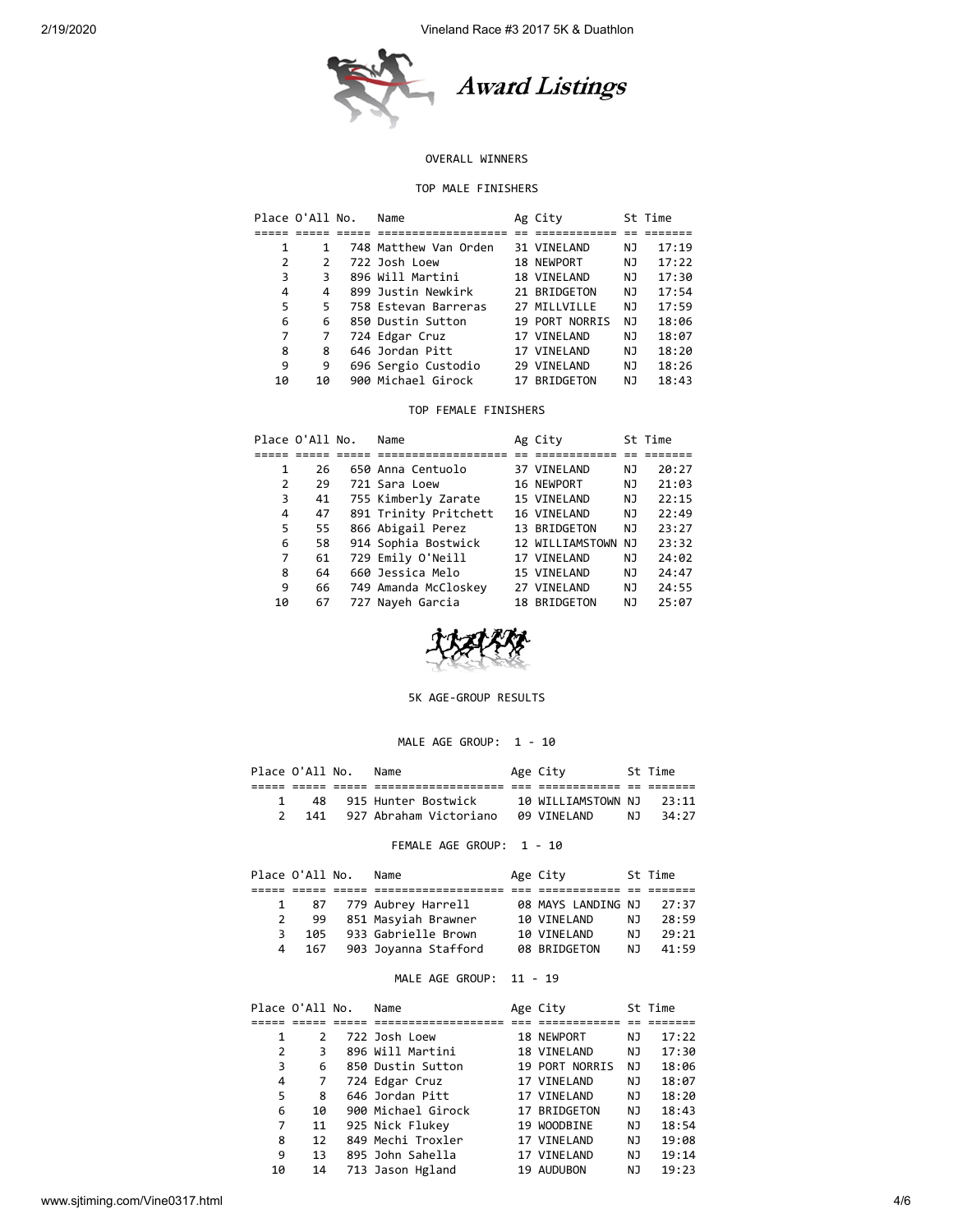# FEMALE AGE GROUP: 11 - 19

|                | Place O'All No. | Name                                     |           | Age City                    |          | St Time |
|----------------|-----------------|------------------------------------------|-----------|-----------------------------|----------|---------|
|                |                 |                                          |           |                             |          |         |
| 1              | 29              | 721 Sara Loew                            |           | 16 NEWPORT                  | ΝJ       | 21:03   |
| 2              | 41              | 755 Kimberly Zarate                      |           | 15 VINELAND                 | ΝJ       | 22:15   |
| 3              | 47              | 891 Trinity Pritchett                    |           | 16 VINELAND                 | ΝJ       | 22:49   |
| 4              | 55              | 866 Abigail Perez                        |           | 13 BRIDGETON                | ΝJ       | 23:27   |
| 5              | 58              | 914 Sophia Bostwick                      |           | 12 WILLIAMSTOWN NJ          |          | 23:32   |
| 6              | 61              | 729 Emily O'Neill                        |           | 17 VINELAND                 | ΝJ       | 24:02   |
| 7              | 64              | 660 Jessica Melo                         |           | 15 VINELAND                 | ΝJ       | 24:47   |
| 8              | 67              | 727 Nayeh Garcia                         |           | 18 BRIDGETON                | ΝJ       | 25:07   |
| 9              | 79              | 801 Siera Rivera                         |           | 16 VINELAND                 | ΝJ       | 26:47   |
| 10             | 86              | 805 Cynthia Lascrez                      |           | 17 VINELAND                 | ΝJ       | 27:36   |
|                |                 | MALE AGE GROUP:                          | $20 - 29$ |                             |          |         |
|                | Place O'All No. | Name                                     |           | Age City                    |          | St Time |
| 1              | 4               | 899 Justin Newkirk                       |           | 21 BRIDGETON                | ΝJ       | 17:54   |
| $\overline{2}$ | 5.              | 758 Estevan Barreras                     |           | 27 MILLVILLE                | ΝJ       |         |
|                |                 |                                          |           |                             |          | 17:59   |
| 3<br>4         | 9               | 696 Sergio Custodio                      |           | 29 VINELAND                 | ΝJ       | 18:26   |
|                | 19<br>24        | 760 Steven Rosado<br>854 Brandon Herrera |           | 28 VINELAND                 | ΝJ       | 20:02   |
| 5              |                 |                                          |           | 21 VINELAND                 | ΝJ       | 20:20   |
| 6              | 28              | 804 Ankit Sharma                         |           | 21 VINELAND                 | ΝJ       | 20:51   |
| 7              | 32              | 919 Levi Reed                            |           | 21 BRIDGETON                | ΝJ       | 21:18   |
| 8              | 45              | 790 Xavier Malloy                        |           | 21 VINELAND                 | ΝJ       | 22:48   |
| 9              | 57<br>76        | 830 Mark Groshen<br>892 Dakota Crabbe    |           | 23 VINELAND<br>20 BERLIN    | NJ<br>ΝJ | 23:29   |
| 10             |                 |                                          |           |                             |          | 26:31   |
|                |                 | FEMALE AGE GROUP:                        |           | $20 - 29$                   |          |         |
|                | Place O'All No. | Name                                     |           | Age City                    |          | St Time |
|                |                 |                                          |           |                             |          |         |
| 1              | 66              | 749 Amanda McCloskey                     |           | 27 VINELAND                 | ΝJ       | 24:55   |
| $\overline{2}$ | 94              | 792 Leanne Kuhn                          |           | 24 MILLVILLE                | ΝJ       | 28:18   |
| 3              | 95              | 735 Amanda Grissman                      |           | 21 VINELAND                 | ΝJ       | 28:29   |
| 4              | 116             | 917 Zulai Mongalo                        |           | 25 VINELAND                 | ΝJ       | 30:16   |
| 5              | 119             | 913 Luz Pinedo                           |           | 22 BUENA                    | ΝJ       | 30:39   |
| 6              | 152             | 751 Elva Ochoa                           |           | 21 VINELAND                 | NJ       | 36:36   |
| 7              | 154             | 732 Alexia Clark                         |           | 21 VINELAND                 | ΝJ       | 36:53   |
|                |                 | MALE AGE GROUP:                          | $30 - 39$ |                             |          |         |
|                | Place O'All No. | Name                                     |           | Age City                    |          | St Time |
| 1              | 1               | 748 Matthew Van Orden                    |           | 31 VINELAND                 | ΝJ       | 17:19   |
| 2              | 17              | 848 Matthew Hicks                        |           | 31 LANDISVILLE              | NJ       | 19:51   |
| 3              | 36              | 726 Marc Maguire                         |           | 38 VINELAND                 | ΝJ       | 22:04   |
| 4              | 53              | 845 Altun Curtis                         |           | 30 VINELAND                 | NJ       | 23:26   |
| 5              | 75              | 771 Oscar Hernandez                      |           | 36 VINELAND                 | ΝJ       | 26:28   |
| 6              | 108             | 884 Corey Nichols                        |           | 37 VINELAND                 | ΝJ       | 29:33   |
| 7              | 128             | 910 Brett Castono                        |           | 38 HAMMONTON                | ΝJ       | 31:53   |
|                |                 | FEMALE AGE GROUP: 30 - 39                |           |                             |          |         |
|                | Place O'All No. | Name                                     |           | Age City                    |          | St Time |
|                |                 |                                          |           |                             |          |         |
| 1              | 26              | 650 Anna Centuolo                        |           | 37 VINELAND                 | ΝJ       | 20:27   |
| 2              | 68              | 888 Flor Mendez                          |           | 36 VINELAND                 | ΝJ       | 25:14   |
| 3              | 82              | 795 Latoya Murray                        |           | 30 VINELAND                 | ΝJ       | 26:59   |
| 4              | 111             | 772 Leticia Hernandez                    |           | 35 VINELAND                 | ΝJ       | 29:39   |
| 5              | 113             | 800 Marita Soto                          |           | 39 VINELAND                 | ΝJ       | 29:51   |
| 6              | 129             | 923 Itzania Cruz                         |           | 33 BRIDGETON<br>33 VINELAND | ΝJ       | 32:06   |
| 7              | 132             | 725 Laura Maguire                        |           |                             | ΝJ       | 32:49   |
| 8              | 162             | 908 Tauhidah Thompson 34 MILLVILLE       |           |                             | ΝJ       | 39:04   |
| 9              | 163             | 922 Carmella Angel                       |           | 39 BRIDGETON                | ΝJ       | 40:44   |
| 10             | 176             | 935 Lashelle Cartey                      |           | 33 NEWPORT                  | ΝJ       | 43:55   |
|                |                 |                                          |           |                             |          |         |

## MALE AGE GROUP: 40 - 49

|  | Place O'All No. | Name                   | Age City           |     | St Time |
|--|-----------------|------------------------|--------------------|-----|---------|
|  |                 |                        |                    |     |         |
|  |                 | 16 674 Ahmad Graves El | 42 VTNFI AND       | N T | 19:29   |
|  |                 | 21 916 Rich Bostwick   | 49 WILLIAMSTOWN NJ |     | 20:03   |
|  |                 | 22 777 Naseem Siddigui | 46 VINELAND        | NJ  | 20:09   |
|  |                 |                        |                    |     |         |